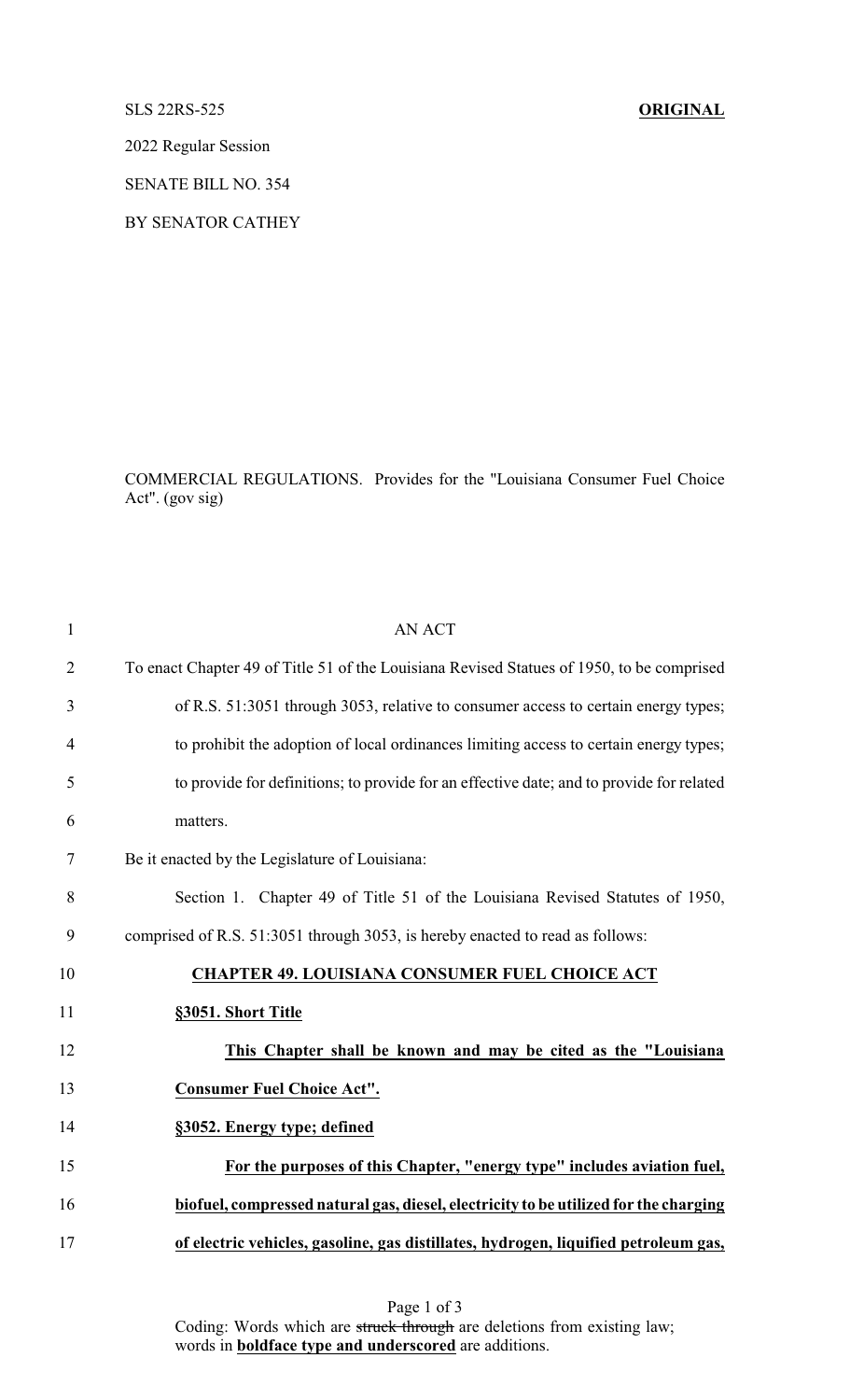1 **and renewable diesel.**

| $\overline{2}$ | §3053. Consumer access; prohibitions                                                          |
|----------------|-----------------------------------------------------------------------------------------------|
| 3              | A. No local governing authority shall adopt an ordinance, rule, or law                        |
| $\overline{4}$ | that limits consumer access to an energy type or that results in the prohibition              |
| 5              | of a wholesaler, retailer, energy producer, or the related infrastructure                     |
| 6              | necessary to provide consumer access to a specific energy type within the                     |
| $\tau$         | jurisdiction of the local governing authority.                                                |
| 8              | <b>B.</b> Nothing in this Chapter shall be construed to restrict, impair, or                  |
| 9              | diminish the regulatory authority of the Louisiana Public Service Commission                  |
| 10             | in accordance with Article IV, Section 21 of the Constitution of Louisiana or of              |
| 11             | any governing authority of a political subdivision that regulates a public utility            |
| 12             | in accordance with Article IV, Section 21 of the Constitution of Louisiana.                   |
| 13             | Section 2. It is the intent of the legislature that the provisions of this Act shall apply    |
| 14             | both retroactively and prospectively. It is further the intent of the legislature that any    |
| 15             | ordinance, rule, or law by local governing authority described in Section 1 of this Act shall |
| 16             | be void ab initio.                                                                            |
| 17             | Section 3. This Act shall become effective upon signature by the governor or, if not          |
| 18             | signed by the governor, upon expiration of the time for bills to become law without signature |
| 19             | by the governor, as provided by Article III, Section 18 of the Constitution of Louisiana. If  |
| 20             | vetoed by the governor and subsequently approved by the legislature, this Act shall become    |
| 21             | effective on the day following such approval.                                                 |
|                |                                                                                               |

The original instrument and the following digest, which constitutes no part of the legislative instrument, were prepared by Curry Lann.

DIGEST SB 354 Original 2022 Regular Session Cathey

Proposed law establishes the "Louisiana Consumer Fuel Choice Act".

Proposed law defines "energy type" to include aviation fuel, biofuel, compressed natural gas, diesel, electricity to be utilized for the charging of electric vehicles, gasoline, gas distillates, hydrogen, liquified petroleum gas, and renewable diesel.

Proposed law provides that no local governing authority shall adopt an ordinance, rule, or law that limits consumer access to an energy type or that results in the prohibition of a wholesaler, retailer, energy producer, or the related infrastructure that is necessaryto provide

Page 2 of 3 Coding: Words which are struck through are deletions from existing law; words in **boldface type and underscored** are additions.